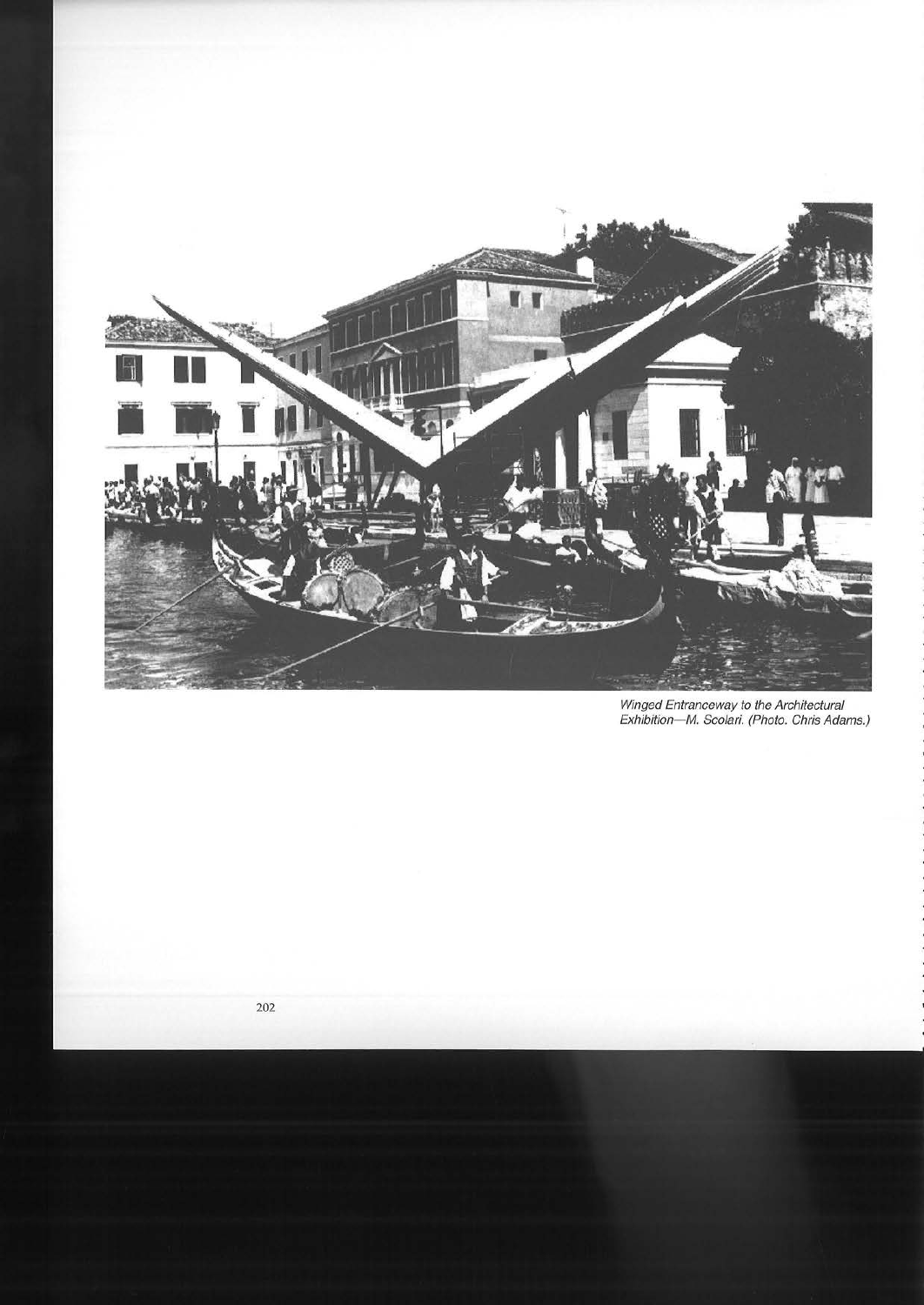*L'ingresso alle Corderie dell'Arsenale* 

Massimo Scolari (translated by Helene Furjan)

We could explain this sculpture as an expression of that freedom which flying caused in each one of us, as a record of paper wings between school benches, or of enchantment before the giddy evolution of swallows and the majestic gliding of birds of prey. And perhaps we will only succeed in veiling the evidence reminding us of the aeroplanes that streak the sky every day, depicting modernity with the white trails mingled with the breath of the clouds, or the too luminous points of the satellites that deform the ancient perspective of the starry vault. In reality this object has for years flown over my landscapes, slowly crossing their representations. In the *Porta per citta di mare (Biennale,* Venice, 1980), it hovered among unravelled clouds above an architecture that protected a peaceful cove. After eleven years of motionless acrobatics that glider settled here, at the limit of architectural construction, already freed from the lament for a heroic utility. Nothing else has attracted me like the flight in a way as silent and enigmatic, and perhaps has imprisoned that primordial aspiration to the lightness that our freedom has not been able to concede to us. We are able to fall from the sky, but not to rise, we can float or dive, but we cannot hover in the air like the

203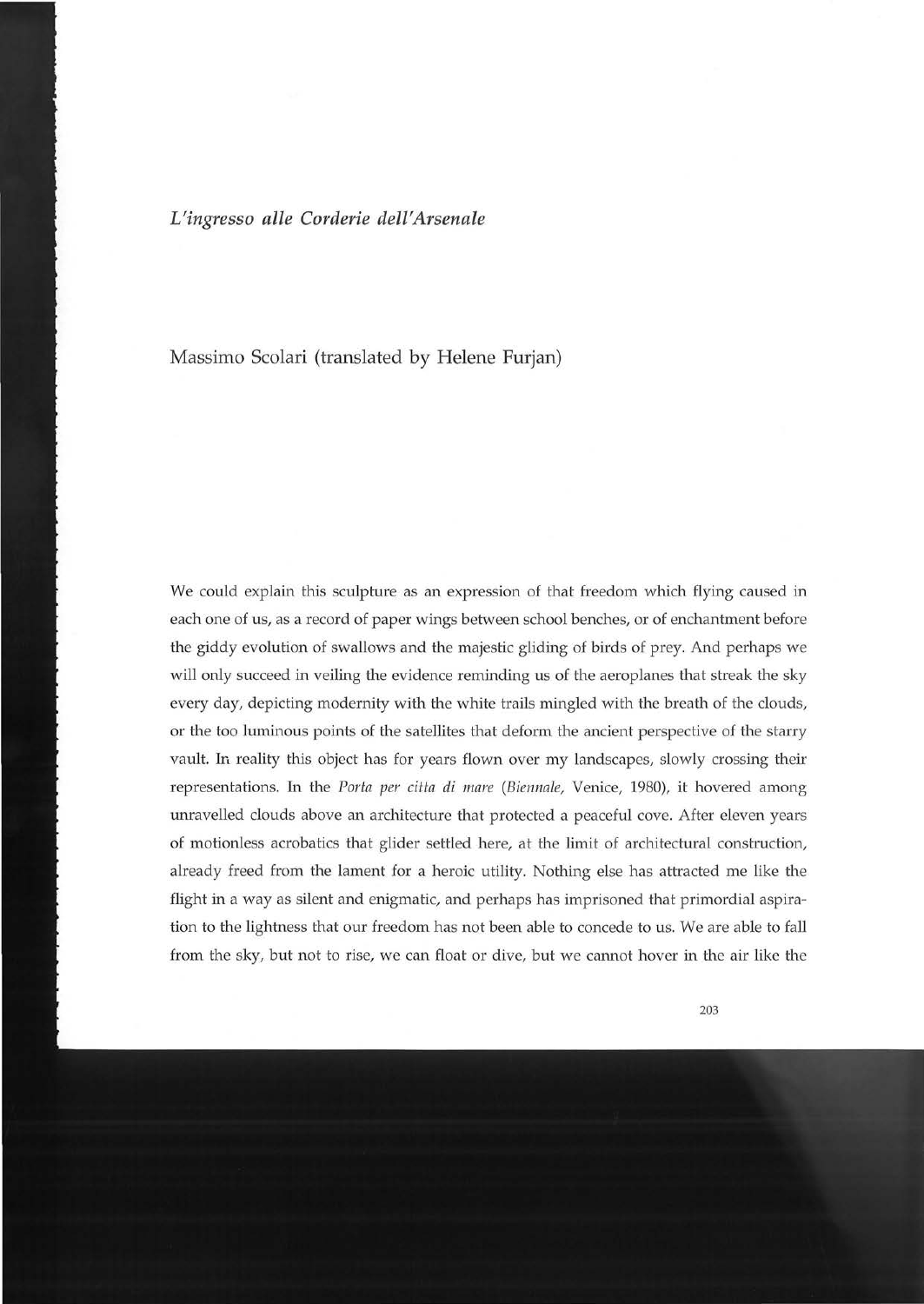L'ingresso alle Corderie

most modest of winged creatures. The flights of Icarus or Simon Mago punctuate the history of this inhuman aspiration, they skirt technical impossibilities until they verge on the laughter of the gods. But we are nevertheless able to fly above our corporeality with fantasy. Others have invented machines to glide on gravity and wear wings, as had Otto Lilienthal for the first time, a hundred years ago, gliding from the Berlin hills of Derwitz.

This sculpture only wants to understand all those impossible shattered constructions; it doesn't want to represent but to record them, evaporated from every anthropomorphism and deprived of noisy rotations. Two identical architectonic elements stolen from the oblique architecture of the *Arca* (Triennale, Milano 1986) have here been reunited without changing their individual meaning. From their meeting has sprung this archaic glider set down in front of the navy yards of *La Serenissima,* in this labyrinthine place for excellence from whose belly swarmed the might of Venice, *"cite humide, sexe femelle de l'Europe"* (Apollonaire).

In a great exhibition of architecture this useless sculpture, not functional, not even to itself, finds in the pride of its futility the region of its existence. And in its exhibited exterior scale this sculpture immediately shows a rupture between what it is and what it would like to be in this place. Two ideas interpenetrate and incorporate each other without choice except uncertainty. One belongs to the weight of the wall, to the construction of the architecture; the other, born from the simple symmetrical doubling of the first, returns to the aerial lightness, to the flight. The absence of a compact connection between the two wings was built from the compositional principal of the renunciation, first of all of the renunciation of every peripheral solution: only in the truth of this limitation do the effects not exceed the causes.

The image of the glider rested silently among rendered walls appears like an intact catastrophe that redeems the accident beyond common sense. I could have wanted to imprint on it an impalpable smile and to restrain the cutting enigma of the artifice. But if none of all this

204